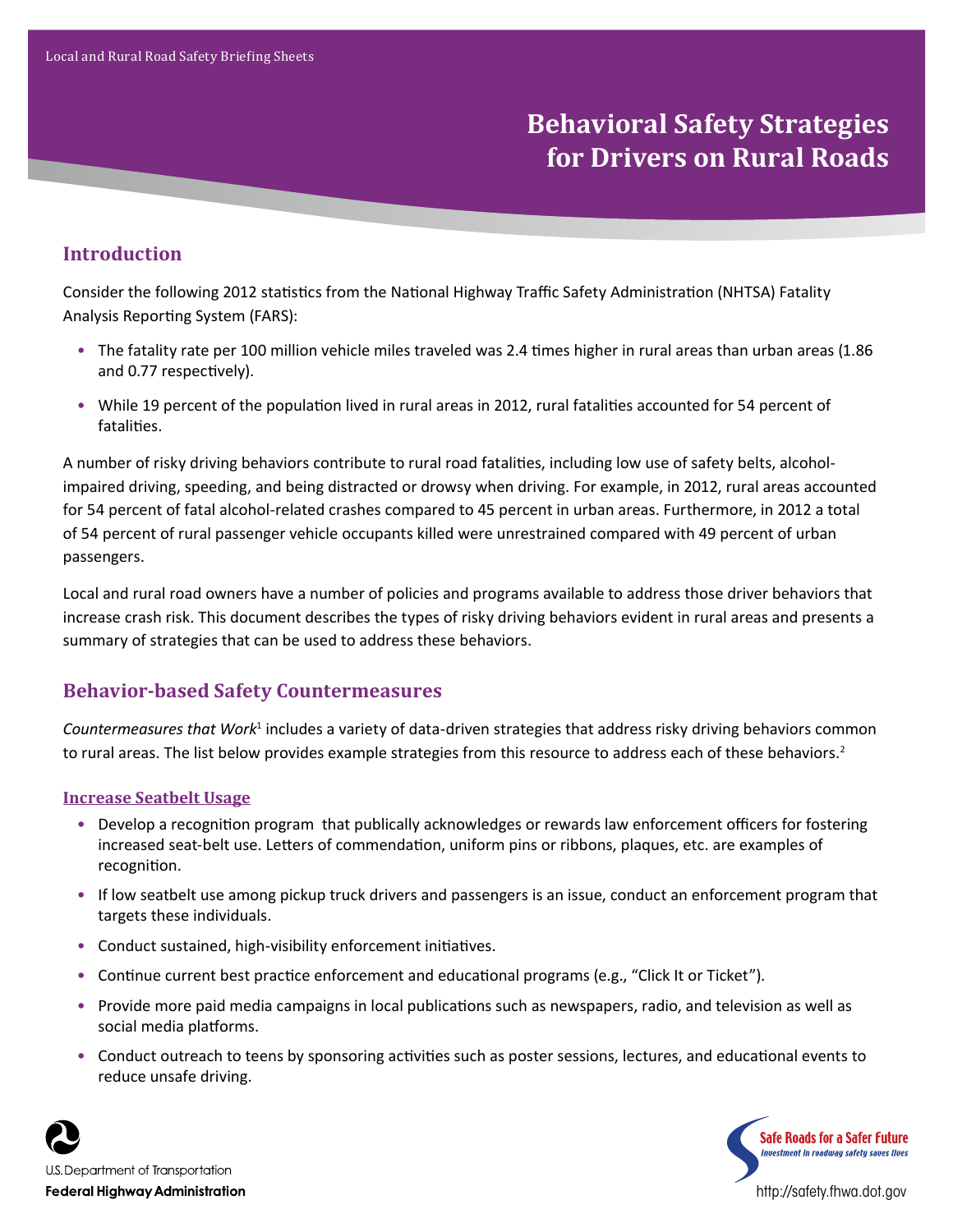#### **Reduce Speeding and Aggressive Driving**

- Conduct public information campaigns and outreach activities that elevate the awareness of the dangers of aggressive driving.
- Educate the judiciary and elected officials on the risks associated with aggressive driving by sponsoring information exchange events and distributing fact sheets and brochures.
- Participate in events sponsored by transportation engineering and planning communities to highlight the impact of aggressive driving on road safety.
- Increase enforcement targeting aggressive driving.

#### **Reduce Impaired Driving**

- Implement or increase the number and effectiveness of sobriety checkpoints and targeted enforcement.
- Work with State/local government to discuss the need for stronger and more effective legislation, such as license suspension or mandatory ignition interlocks for first time offenders.
- Develop educational programs targeting specific audiences, such as elementary and middle school students, or the 18-to-34 year-old age group.
- Create effective media campaigns in both visual and print media.

### **Reduce Distracted Driving**

- Develop a public outreach campaign that coincides with other jurisdictions' efforts to raise awareness about distracted driving.
- Reduce roadside distractions.
- Pass and enforce legislation that specifically penalizes distracted driving, including categorizing distracted driving as a type of negligent driving.

Addressing risky driving behaviors requires the joint efforts of a number of stakeholders including law enforcement, engineering and public works, school officials, and health professionals. The strategies presented above include a range of education and enforcement actions designed to affect driving behavior. Some of these strategies may require passage of appropriate local laws (e.g., install speed advisory trailers, increased speed enforcement on locally owned roads) while others (e.g., mandatory ignition interlocks) might require State or Federal action. Each of these strategies is designed to bring about a change in traffic safety culture among the driver population.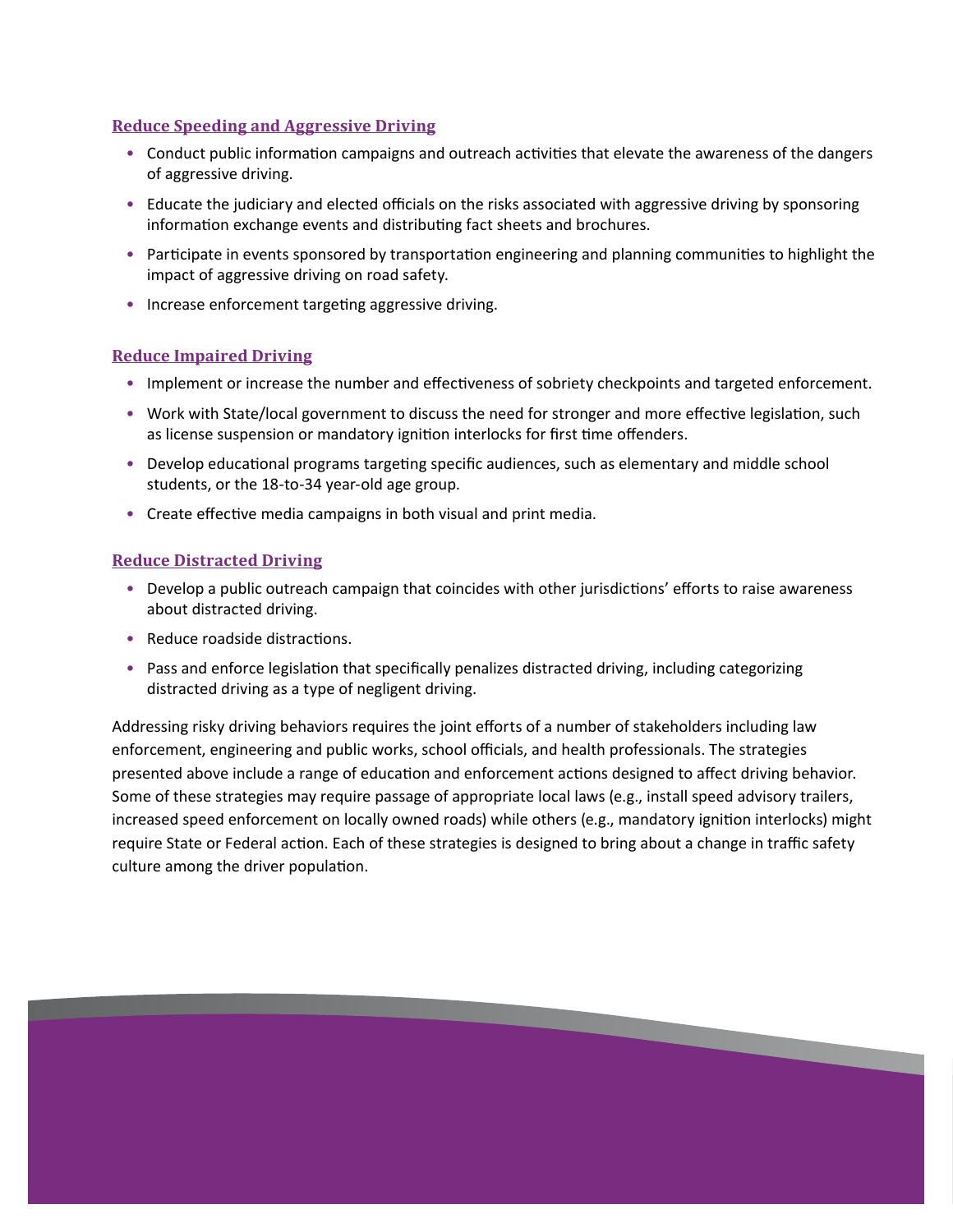# **Influencing Safety Culture**

Traffic safety culture relates behaviors considered to be socially acceptable within a peer group, to group reactions to violations of these behaviors.<sup>3</sup> Evidence suggests that differences in safety culture may explain variations with respect to driving behaviors among population groups.<sup>4</sup> For example, because rural drivers tend to use seatbelts at a lower rate than urban drivers, it has been speculated that this is a reflection of a different standard of acceptable behavior. Safety professionals believe that strategies that shift cultural norms (i.e., majority perceptions of acceptable behavior) will have lasting impact, reducing risky driving behaviors such as speeding, impaired driving, distracted driving, and low seatbelt use.

Application of a safety culture concept represents a new model to support strategies affecting high-risk driving behaviors. Shifting the safety culture requires influencing the level of social acceptance of high-risk behaviors. Changing these norms necessitates the long-term commitment of leadership and the delivery of clear messages. Changes can take several generations; therefore, influencing young people can be critical.

The "Most of Us Wear Seatbelts" Campaign conducted in Montana was the first statewide campaign using the social norms approach to increasing seatbelt use. The campaign was designed to increase the number of adults who wear their seatbelts and generated statistically significant results with regard to several measures of the target population's behaviors and perceptions after only one year.

For example, before the program, 85 percent of the respondents reported that they wore safety belts the last time they drove a vehicle. However, they estimated that 54 percent (the mean estimate) of typical Montana adults wore safety belts the last time they drove. After just one year of an intensive TV and radio media campaign, Montanans' perceptions of the frequency of safety belt use increased significantly. As these perceptions of safety belt use increased, so did reported safety belt use. Increases in safety belt use were seen across a variety of measures, including the frequency with which respondents reported: 1) wearing a safety belt at least 90 percent of the time, 2) always wearing a safety belt as a passenger, and 3) always making passengers wear safety belts when driving.<sup>5</sup>

Application of the safety culture concept offers the potential to address various driver behavioral challenges facing local and rural road owners. The Most of Us example demonstrates that policies and programs that target changes in underlying social norms may shift public perceptions regarding acceptable driving behaviors.